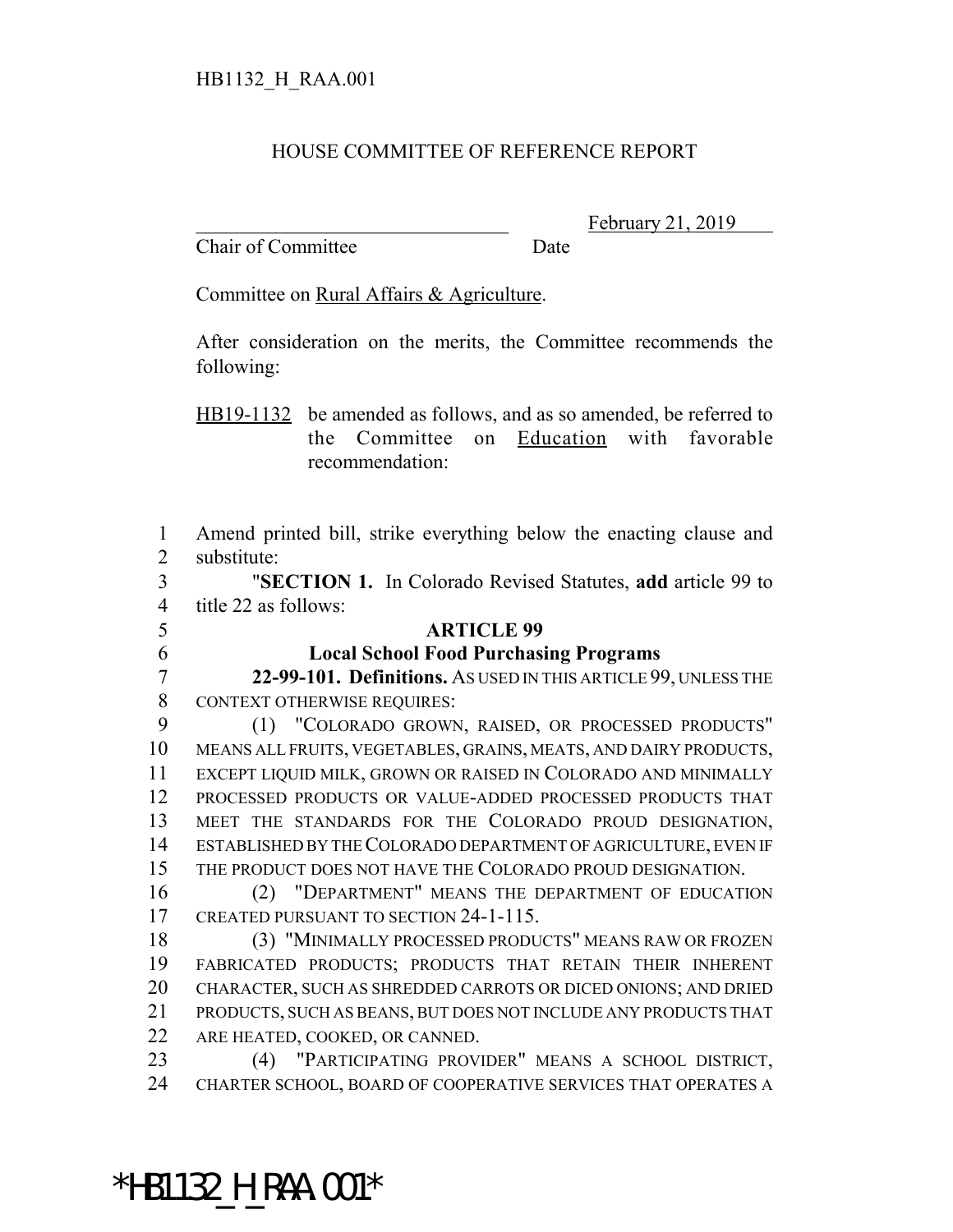PUBLIC SCHOOL, OR RESIDENTIAL CHILD CARE CENTER AS DEFINED IN 2 SECTION 26-6-102 (5) THAT PARTICIPATES IN THE FEDERAL "RICHARD B. RUSSELL NATIONAL SCHOOL LUNCH ACT", 42 U.S.C. SEC. 1751 ET SEQ., AND THAT HAS BEEN SELECTED BY THE DEPARTMENT TO PARTICIPATE IN THE SCHOOL FOOD PURCHASING PROGRAM PURSUANT TO SECTION 6 22-99-102  $(2)(b)$ .

 (5) "SCHOOL FOOD PURCHASING PROGRAM" MEANS THE LOCAL SCHOOL FOOD PURCHASING PROGRAM CREATED PURSUANT TO SECTION 22-99-102.

 (6) "TECHNICAL ASSISTANCE AND EDUCATION PROGRAM" MEANS THE LOCAL SCHOOL FOOD PURCHASING TECHNICAL ASSISTANCE AND EDUCATION GRANT PROGRAM CREATED PURSUANT TO SECTION 22-99-103.

 (7) "VALUE-ADDED PROCESSED PRODUCTS" MEANS PRODUCTS THAT ARE ALTERED FROM THEIR UNPROCESSED OR MINIMALLY PROCESSED STATE THROUGH PRESERVATION TECHNIQUES, INCLUDING COOKING, BAKING, OR CANNING.

 **22-99-102. Local school food purchasing program - creation - rules - report.** (1) THERE IS CREATED IN THE DEPARTMENT THE LOCAL SCHOOL FOOD PURCHASING PROGRAM TO REIMBURSE PARTICIPATING PROVIDERS FOR THE PURCHASE OF COLORADO GROWN, RAISED, OR PROCESSED PRODUCTS.

 (2) (a) ON OR BEFORE DECEMBER 1, 2019, AND ON OR BEFORE DECEMBER 1 OF ANY YEAR THEREAFTER, A SCHOOL DISTRICT, CHARTER SCHOOL, BOARD OF COOPERATIVE SERVICES THAT OPERATES A PUBLIC SCHOOL, OR RESIDENTIAL CHILD CARE CENTER MAY APPLY TO THE DEPARTMENT ON A FORM DEVELOPED BY THE DEPARTMENT TO PARTICIPATE IN THE SCHOOL FOOD PURCHASING PROGRAM TO RECEIVE REIMBURSEMENT FOR THE PURCHASE OF COLORADO GROWN, RAISED, OR PROCESSED PRODUCTS PURSUANT TO THIS SECTION.

 (b) ON OR BEFORE MARCH 1, 2020, AND ON OF BEFORE EACH MARCH 1 THEREAFTER, THE DEPARTMENT SHALL SELECT PARTICIPATING PROVIDERS. THE DEPARTMENT SHALL SELECT PARTICIPATING PROVIDERS THAT IN THE PREVIOUS YEAR FOR WHICH NUMBERS ARE AVAILABLE THE TOTAL NUMBER OF LUNCHES PROVIDED BY ALL PARTICIPATING PROVIDERS WAS SEVEN MILLION OR FEWER. THE DEPARTMENT SHALL GIVE PREFERENCE TO APPLICANTS THAT:

 (I) DEMONSTRATE A COMMITMENT TO LOCAL PURCHASING OR FOOD AND AGRICULTURAL EDUCATION;

 (II) HAVE A KITCHEN WITH THE ABILITY TO STORE, PREPARE, AND SERVE LOCAL FOOD PRODUCTS;

(III) HAVE GREATER THAN TWENTY-FIVE PERCENT OF ITS

\*HB1132 H RAA.001\*  $-2$ -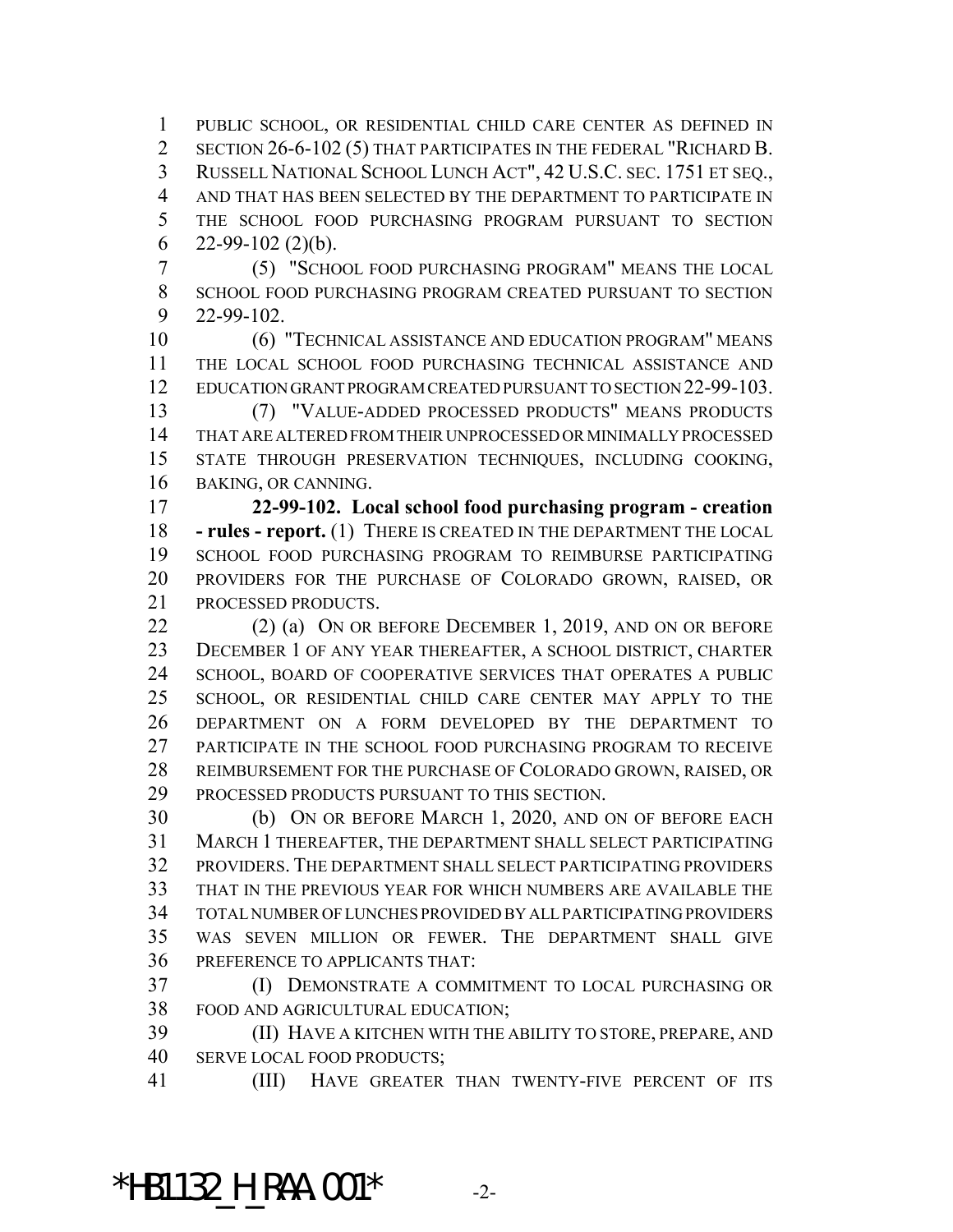STUDENTS ELIGIBLE FOR FREE OR REDUCED-PRICE LUNCH PURSUANT TO THE PROVISIONS OF THE FEDERAL "RICHARD B. RUSSELL NATIONAL SCHOOL LUNCH ACT", 42 U.S.C. SEC. 1751 ET SEQ.; AND

 (IV) SATISFY ANY OTHER ELIGIBILITY REQUIREMENTS ESTABLISHED BY THE STATE BOARD OF EDUCATION BY RULE.

 (c) ON OR BEFORE AUGUST 1 OF THE YEAR FOLLOWING THE PARTICIPATING PROVIDER'S APPLICATION, THE PARTICIPATING PROVIDER SHALL TRACK AND REPORT TO THE DEPARTMENT ON A FORM DEVELOPED BY THE DEPARTMENT FOR THE SCHOOL YEAR IN WHICH IT APPLIED, AND FOR THE PRIOR YEAR, THE TOTAL AMOUNT OF COLORADO GROWN, RAISED, OR PROCESSED PRODUCTS IT PURCHASED FOR STUDENT MEALS, THE TOTAL AMOUNT OF VALUE-ADDED PROCESSED PRODUCTS IT PURCHASED FOR SCHOOL MEALS, AND THE TOTAL NUMBER OF LUNCHES THAT IT PROVIDED TO STUDENTS.

 (3) (a) IN OCTOBER 2020 AND EACH OCTOBER THEREAFTER, THE DEPARTMENT SHALL REIMBURSE EACH PARTICIPATING PROVIDER PARTICIPATING IN THE SCHOOL FOOD PURCHASING PROGRAM AS OF THE PREVIOUS DECEMBER 1 FOR THE AMOUNT SPENT FOR MEALS FOR STUDENTS ON COLORADO GROWN, RAISED, OR PROCESSED PRODUCTS, UP TO THE MAXIMUM INCENTIVE ESTABLISHED PURSUANT TO SUBSECTION (3)(b) OF THIS SECTION; EXCEPT THAT A PARTICIPATING PROVIDER SHALL NOT BE REIMBURSED FOR THE AMOUNT OF VALUE-ADDED PROCESSED PRODUCTS THAT EXCEEDS TWENTY-FIVE PERCENT OF THE TOTAL OF THE COLORADO GROWN, RAISED, OR PROCESSED PRODUCTS IT PURCHASED.

 (b) EACH PARTICIPATING PROVIDER IS ENTITLED TO BE REIMBURSED FOR AN AMOUNT UP TO THE NUMBER OF SCHOOL LUNCHES PROVIDED BY THE PARTICIPATING PROVIDER AS REPORTED TO THE DEPARTMENT PURSUANT TO SUBSECTION (2) OF THIS SECTION, DIVIDED BY THE TOTAL NUMBER OF LUNCHES REPORTED BY ALL PARTICIPATING PROVIDERS, MULTIPLIED BY THE TOTAL APPROPRIATION FOR THE SCHOOL FOOD PURCHASING PROGRAM FOR PARTICIPATING PROVIDERS.

 (4) REIMBURSEMENT PAYMENTS PURSUANT TO THIS SECTION ACCRUE TO THE PARTICIPATING PROVIDER'S NONPROFIT SCHOOL FOOD ACCOUNT.

 (5) (a) THE STATE BOARD OF EDUCATION IS AUTHORIZED TO ADOPT RULES TO IMPLEMENT THE SCHOOL FOOD PURCHASING PROGRAM.

 (b) THE DEPARTMENT IS AUTHORIZED TO MONITOR THE SCHOOL FOOD PURCHASING PROGRAM TO ENSURE PROGRAM INTEGRITY AND TO ANNUALLY REALLOCATE MONEY AMONG PARTICIPATING PROVIDERS TO MAXIMIZE THE AMOUNT OF THE MONEY GIVEN.

**22-99-103. Local school food purchasing technical assistance**

\*HB1132 H RAA.001\*  $-3$ -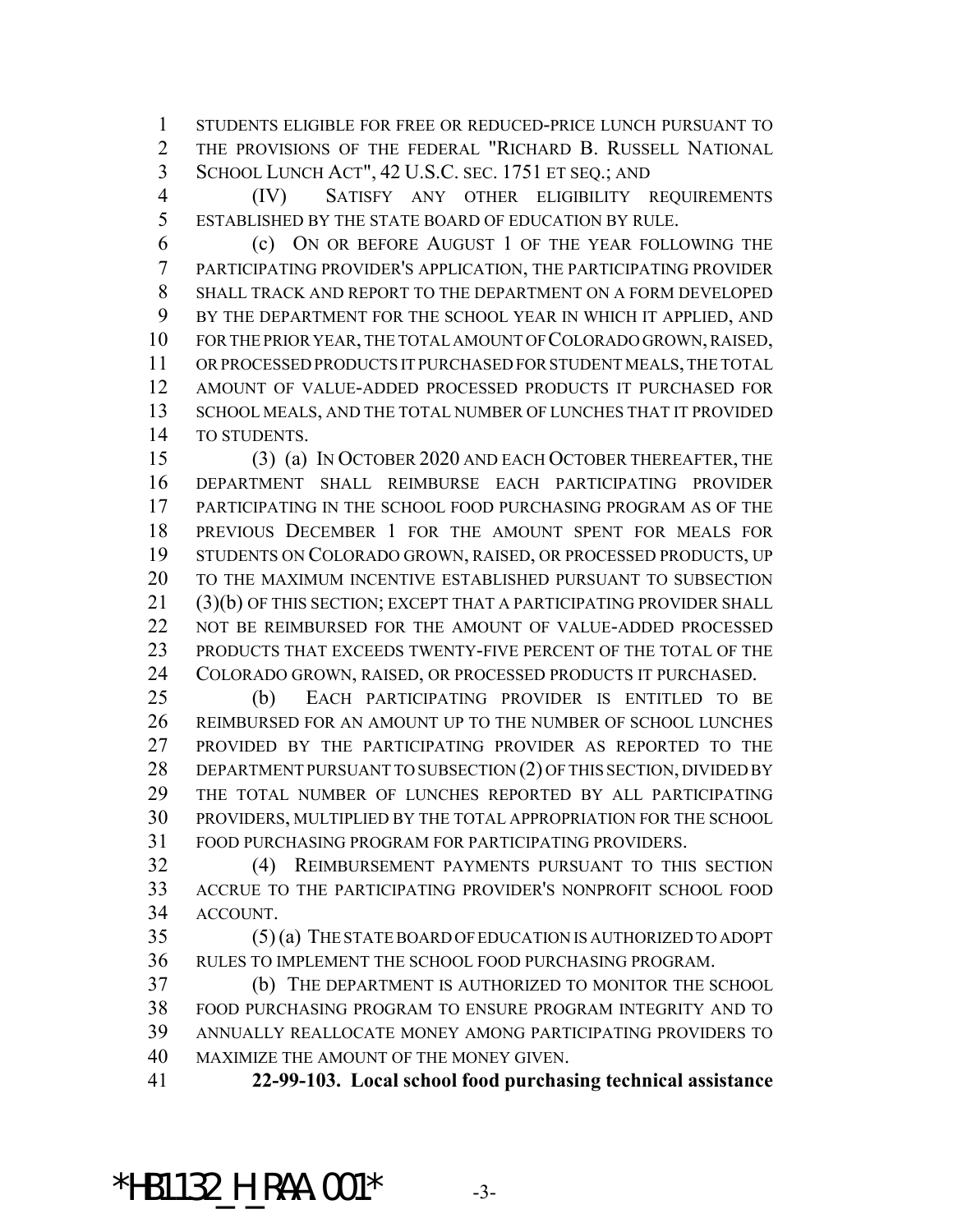**and education grant program - created - report.** (1) THERE IS CREATED IN THE DEPARTMENT THE LOCAL SCHOOL FOOD PURCHASING TECHNICAL ASSISTANCE AND EDUCATION GRANT PROGRAM TO ISSUE A GRANT TO A STATEWIDE NONPROFIT ORGANIZATION TO DEVELOP AND MANAGE A GRANT PROGRAM TO ASSIST WITH THE PROMOTION OF COLORADO GROWN, RAISED, OR PROCESSED PRODUCTS TO PARTICIPATING PROVIDERS.

 (2) SUBJECT TO AVAILABLE APPROPRIATIONS, THE NONPROFIT ORGANIZATION MAY AWARD GRANTS FOR THE FOLLOWING:

 (a) TRAINING, TECHNICAL ASSISTANCE, AND PHYSICAL INFRASTRUCTURE GRANTS TO PARTICIPATING PROVIDERS, GROWER ASSOCIATIONS, OR OTHER ORGANIZATIONS THAT AGGREGATE PRODUCTS FROM PRODUCERS FOR:

 (I) PROFESSIONAL CONTRACTING SERVICES TO SUPPORT THE DEVELOPMENT AND SUSTAINABILITY OF LOCAL AND REGIONAL FOOD SYSTEMS;

 (II) CHEF TRAINING ON FOOD HANDLING AND PROCUREMENT PRACTICES AND SMALL KITCHEN EQUIPMENT PURCHASES;

 (III) GOOD AGRICULTURAL PRACTICES CERTIFICATION COSTS AND GOOD HANDLING PRACTICES CERTIFICATION COSTS AND TRAINING ON SELLING TO SCHOOLS; AND

**(IV)** CAPACITY BUILDING FOR LOCAL VALUE-ADDED PROCESSED PRODUCTS; AND

(b) EDUCATION, OUTREACH, AND PROMOTION FOR:

 (I) SCHOOLS TO ENGAGE FAMILIES AND COMMUNITIES AROUND THE BENEFITS OF FARM-TO-SCHOOL AND WAYS TO SUPPORT FARM-TO-SCHOOL; AND

28 (II) GROWER ASSOCIATIONS AND GROWERS TO COMMUNICATE TO SCHOOLS AND SCHOOL COMMUNITIES ABOUT THE MULTIPLE BENEFITS OF PURCHASING LOCAL PRODUCTS.

 (3) THE NONPROFIT ORGANIZATION SHALL ANNUALLY REPORT TO THE DEPARTMENT ON THE TECHNICAL ASSISTANCE AND EDUCATION PROGRAM INCLUDING:

(a) THE NUMBER AND TYPES OF ENTITIES RECEIVING GRANTS;

 (b) THE NUMBER, TYPES, AND PURPOSES OF THE GRANTS AWARDED PURSUANT TO SUBSECTION (2)(a) OF THIS SECTION; AND

 (c) THE TYPES OF EDUCATION AND OUTREACH CONDUCTED BY PARTICIPATING PROVIDERS AND OTHERS PURSUANT TO SUBSECTION (2)(b) OF THIS SECTION.

 **22-99-104. Evaluation - report.** (1) ON OR BEFORE DECEMBER 1,2021, AND ON OR BEFORE DECEMBER 1 OF EACH YEAR THEREAFTER, THE

\*HB1132 H RAA.001\*  $-4$